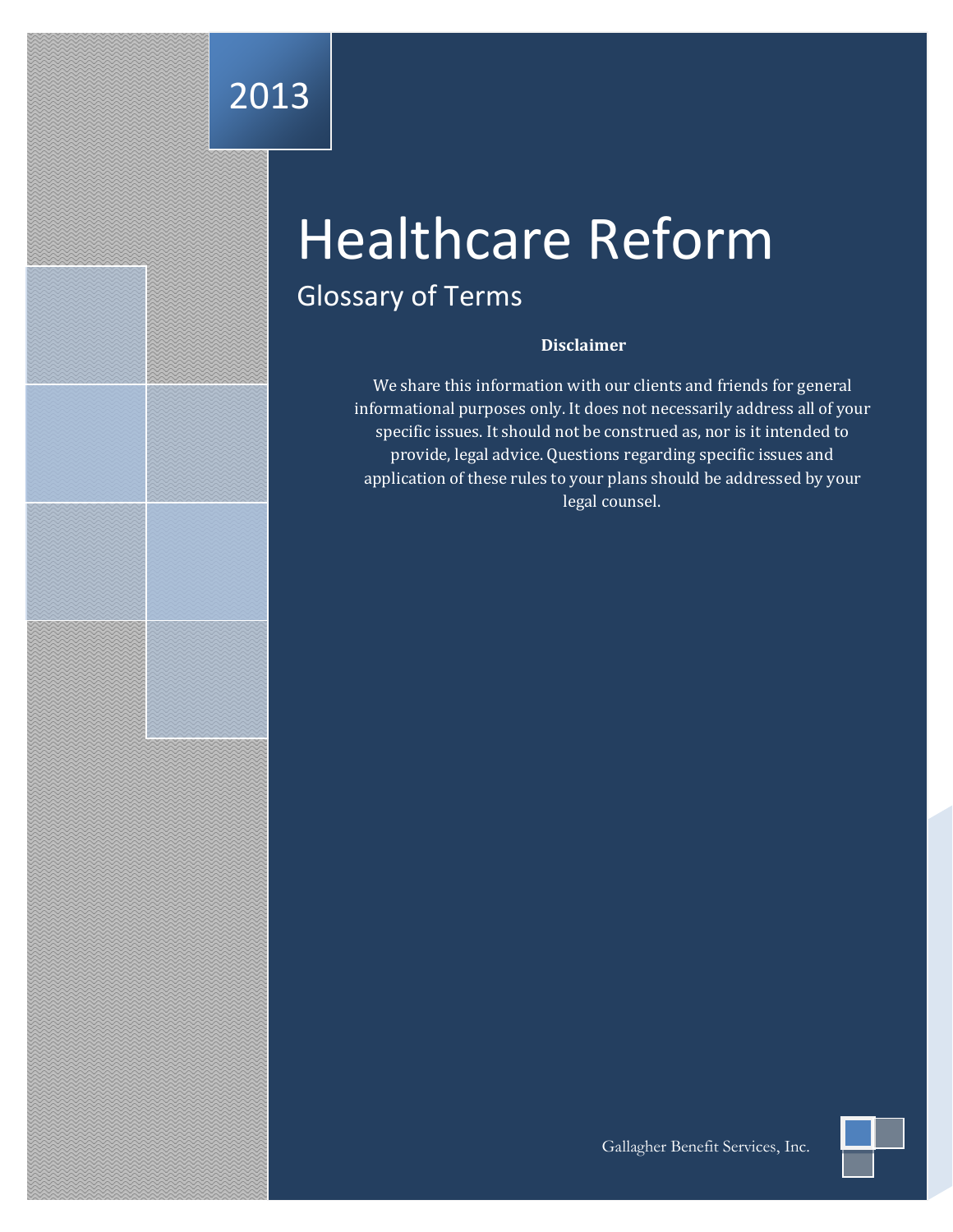**"Administrative period" –** an optional period of time not to exceed 90 days applied by the employer, beginning no later than the end of the measurement period to administratively enable employers to make available coverage as necessary in advance of the next stability period.

"**Calendar month**" - means one of the full months named in the calendar (such as January, February or March).

**"Church, or a convention or association of churches"** - has the same meaning as provided in § 1.170A-9(b) of this chapter. (ed. note – see also DOL Opinion Letter 93-0a).

**"Collective bargaining agreement"** - means an agreement determined to be a collective bargaining agreement, provided that the health benefits provided under the collective bargaining agreement are the subject of good faith bargaining between employee representatives and one or more employers, and the agreement between employee representatives and one or more employers satisfies section 770[1](#page-1-0)(a)(46)<sup>1</sup>.

**"Dependent"** - means a child (as defined in section 152(f)(1)) of an employee who has not attained age 26. A child attains age 26 on the 26th anniversary of the date the child was born.

**"Eligible employer-sponsored plan"** - has the same meaning as provided under section 5000A(f)(2) and any applicable guidance thereunder. (See end of glossary)

"**Employee**" - means a worker who is an employee under the common-law test. Leased employees are not considered an employee when determining large employer status. Also excluded from the term "employee" are sole proprietors, partners in a partnership, and two percent S-corporation shareholders are not considered employees.

**"Full-time employee"** - means, with respect to a *calendar month*, an employee who is employed an average of at least 30 hours of service per week with an employer. For this purpose, 130 hours of service in a *calendar month* is treated as the monthly equivalent of at least 30 hours of service per week, provided the employer applies this equivalency rule on a reasonable and consistent basis.

**"Full-time equivalent employee (FTE)"** - The term *full-time equivalent employee,* or *FTE,* means a combination of employees, each of whom individually is not treated as a full-time employee because he or she is not employed on average at least 30 hours of service per week with an employer, who, in combination, are counted as the equivalent of a full-time employee solely for purposes of determining whether the employer is an applicable large employer.

**"Form W-2 wages"** - refers to the amount of wages as defined for the applicable calendar year (required to be reported in Box 1 of the Form W-2) received from an applicable large employer.

**"Hours Worked"** – (Hour of service) –

- **For hourly employees**:
	- » Each hour for which the employee is paid, or entitled to payment, "for the performance of duties"; and

<span id="page-1-0"></span> <sup>1</sup> (**46) Determination of whether there is a collective bargaining agreement.**

In determining whether there is a collective bargaining agreement between employee representatives and 1 or more employers, the term "employee representatives" shall not include any organization more than one-half of the members of which are employees who are owners, officers, or executives of the employer. An agreement shall not be treated as a collective bargaining agreement unless it is a bona fide agreement between bona fide employee representatives and 1 or more employers.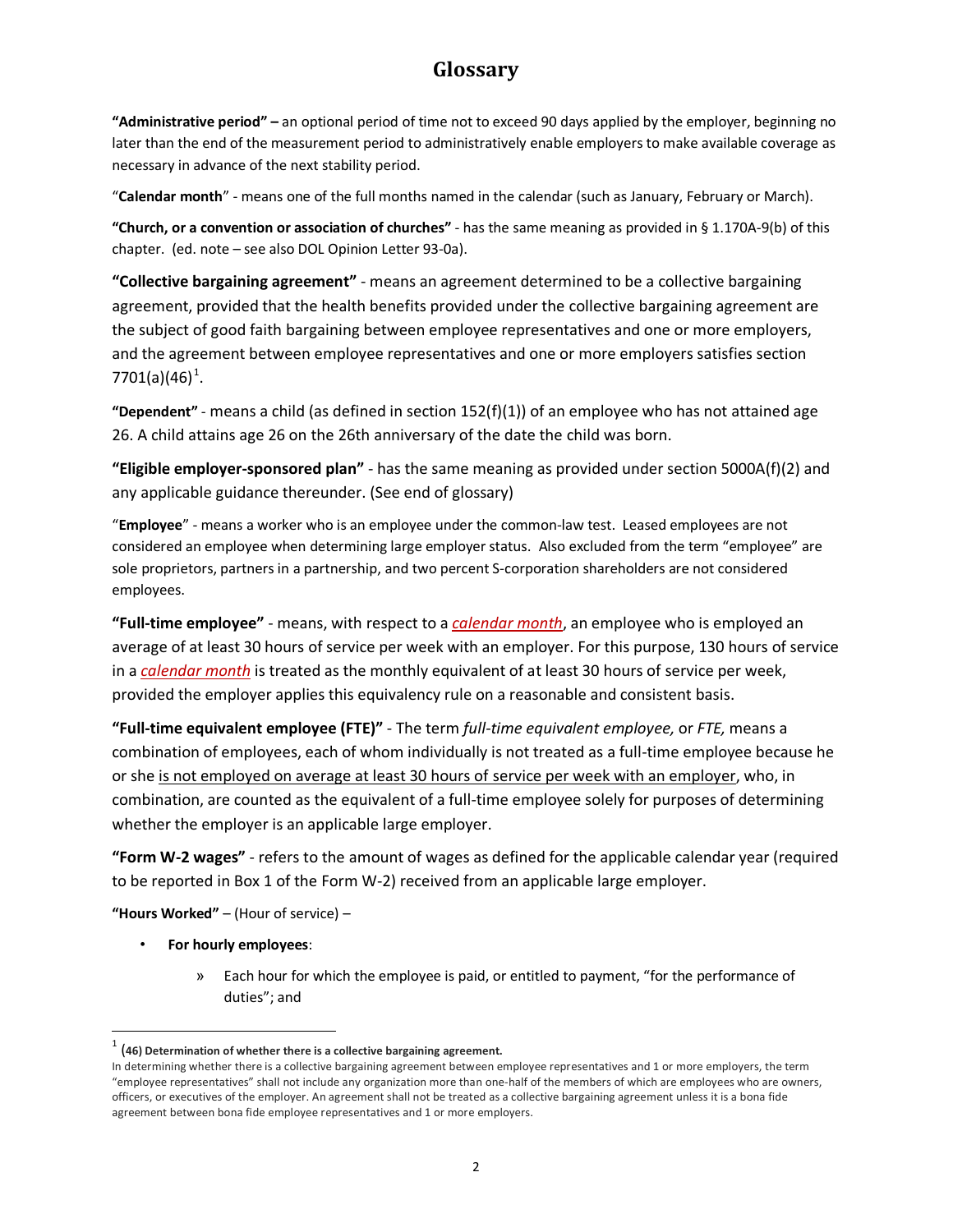» Paid-Time Off

Each hour for which the employee is paid, or entitled to payment, for the period of time due to vacation, holiday, illness, incapacity (including disability), layoff, jury duty, military duty, or leave of absence.

#### • **Non-hourly employees**:

- » Guidance provides three methods to determine hours worked:
	- **Actual Hours**
		- Count actual hours of service worked "from records", as well as other nonworked hours for which he or she is paid, or entitled to payment
	- **Days-Worked Equivalency** 
		- Credit 8 hours of service per day for each day for which the employee would be credited with at least one hour of service
	- **Weeks-Worked Equivalency** 
		- Credit 40 hours of service per week for each week for which the employee would be credited with at least one hour of service

**"Initial measurement period" –** The first measurement period, chosen by the employer, that applies to new employees. This time period may be not less than 3 consecutive *calendar months* and not more than 12 consecutive *calendar months*. Further, the stability period for new employees must be the same length as the stability period for ongoing employees.<sup>[2](#page-2-0)</sup>

**"Large employer"** – (Applicable Large Employer) Determined on a control group basis. An employer who employed an average of at least 50 full-time employees on business days during the preceding calendar year. The hours of service of employees who are not full-time (average of 30 hours), and seasonal employees are taken into account – full-time equivalent employees (FTEs).

Determine total number of full-time employees for each employer of the control group. Add together the number of full-time employees for all employers within the control group. If under 50, determine the number of FTEs for each member of the control group.

FTEs are determined by:

- combining the hours worked by each part-time employee (up to 120 per employee) for the month.
- dividing the product by 120 (include fractions) = FTEs

Add together the number of FTEs for all members of the control group. If not a whole number, round the number down to the next whole number. Add that number to the number of full-time employees.

If that number is 50 or greater, the employer is a large employer.

**"Measurement period" – The look-back period that is used to determine** whether a variable hour employee is working a full-time schedule.

<span id="page-2-0"></span><sup>&</sup>lt;sup>2</sup> Note: the stability period for new employees determined to not meet the 30-hour average, must not be more than one month longer than the initial measurement period and must not exceed the remainder of the employer's current standard measurement period (plus any associated administrative period) in which the initial measurement period ends.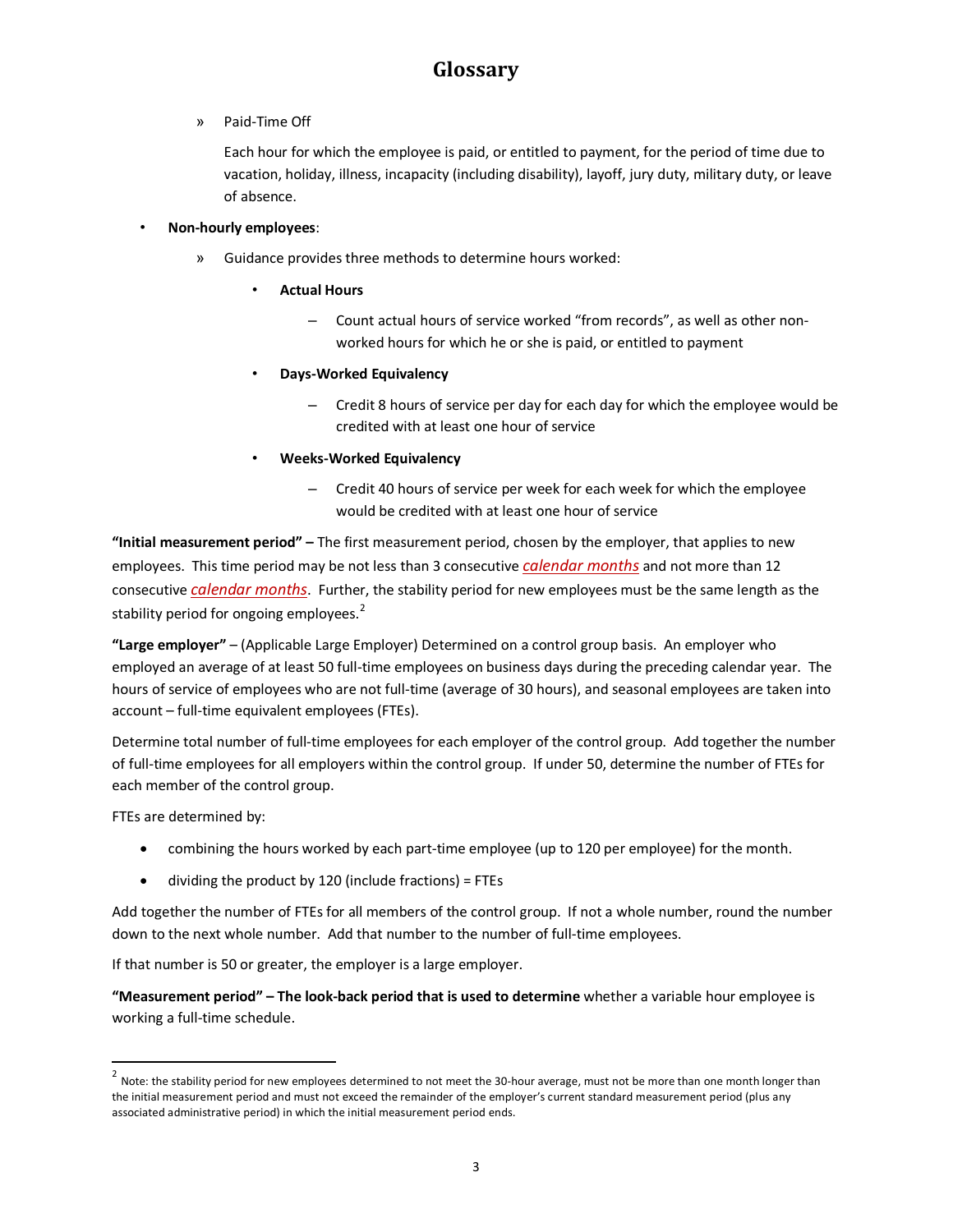**"Minimum essential coverage"** - (or *MEC*) has the same meaning as provided in section 5000A(f) and any regulations or other administrative guidance thereunder. (see end of glossary)

**"Minimum value"** - has the same meaning as provided in section 36B(c)(2)(C)(ii) and any regulations or other administrative guidance thereunder. (36B(c)(2)(C)(ii) - Coverage must provide minimum value. Except as provided in **[clause \(iii\)](https://checkpoint.riag.com/app/main/docLinkNew?DocID=i5322511c3e8f11df9e640a48868caa77&SrcDocId=T0TCODE%3A42740.1dr19&feature=tcheckpoint&lastCpReqId=3661163&pinpnt=TCODE%3A42749.25&d=d#TCODE:42749.25)**, an employee shall not be treated as eligible for minimum essential coverage if such coverage consists of an eligible employer-sponsored plan (as defined in **[section 5000A\(f\)\(2\)](https://checkpoint.riag.com/app/main/docLinkNew?DocID=ib88889d436c611dfbc4d0a48868caa77&SrcDocId=T0TCODE%3A42740.1dr19&feature=tcheckpoint&lastCpReqId=3661163&pinpnt=TCODE%3A42256.1&d=d#TCODE:42256.1)**) and the plan's share of the total allowed costs of benefits provided under the plan is less than 60 percent of such costs.

"**Month**"- means the period from a day in one month to the prior day of the following month (such as from January 15 to February 14), other than a *calendar month*.

"**New employee**" – An employee who has not yet been employed for at least one complete "standard measurement period"

"**Ongoing employee**" – An employee who has been employed for at least one complete "standard measurement period".

"Plan year" – means a year equaling twelve consecutive months.<sup>[3](#page-3-0)</sup>, A plan year is permitted to begin on any day of a year and must end on the preceding day in the immediately following year (for example, a plan year that begins on October 15, 2014, must end on October 14, 2015). A calendar year plan year is a period of twelve consecutive months beginning on January 1 and ending on December 31 of the same calendar year. Once established, a plan year is effective for the first plan year and for all subsequent plan years, unless changed, provided that such change will only be recognized if made for a valid business purposes. A change in the plan year is not permitted if a principal purpose of the change in plan year is to circumvent the rules of section 4980H or these regulations.

**"Period of employment"** - means the period of time beginning on the first date for which an employee is credited with an hour of service for an applicable large employer (including any member of that applicable large employer) and ending on the last date on which the employee is credited with an hour of service for that applicable large employer, both dates inclusive. An employee may have one or more periods of employment with the same applicable large employer.

#### **"Seasonal employee" –** RESERVED

**"Seasonal worker"** - means a worker who performs labor or services on a seasonal basis as defined by the Secretary of Labor, including (but not limited to) workers covered by 29 CFR 500.20(s)(1), and retail workers employed exclusively during holiday seasons. Employers may apply a reasonable, good faith interpretation of the term "seasonal worker" and a reasonable good faith interpretation of 29 CFR 500.20(s)(1) (including as applied by analogy to workers and employment positions not otherwise covered under 29 CFR 500.20(s)(1)).

**"Stability period" –** The period of time selected by the employer, that follows, and is associated with a standard or initial measurement period. This is the period during which an employee determined to be 'full-time' during the preceding measurement period is entitled to health coverage. If an employee is determined to be NOT full-time, the period the employee need not be offered health coverage. The stability period must be at least six consecutive calendar months but no less than the standard measurement period.

<span id="page-3-0"></span> $3$  Unless a short plan year of less than twelve consecutive months is permitted for a valid business purpose.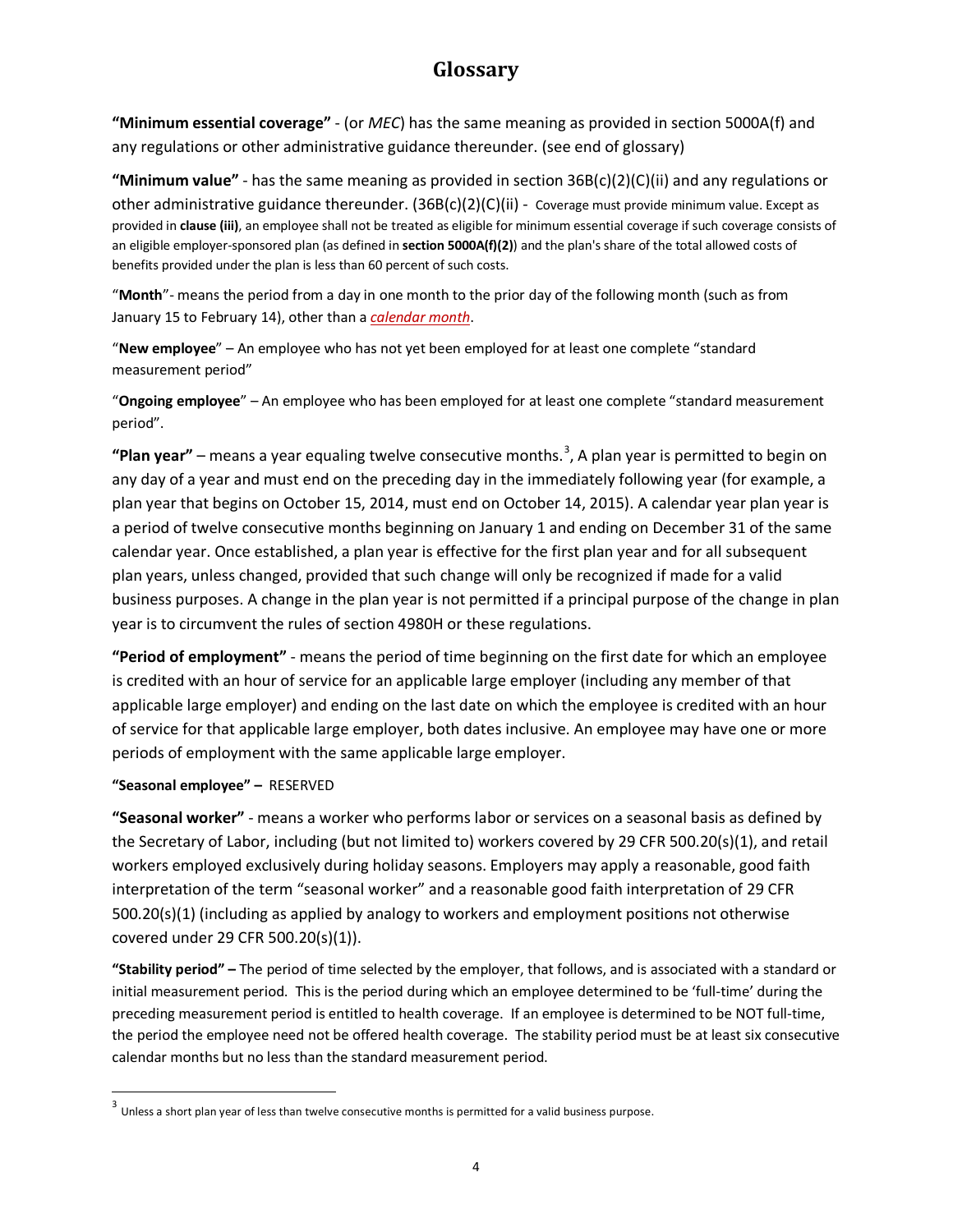**"Standard measurement period" –** The measurement period, chosen by the employer, that applies to ongoing employees. This time period may be not less than three consecutive *calendar months* and not more than 12 consecutive *calendar months*. The period must be applied on a uniform and consistent basis for all employees in the "same category." Categories include:

- Collectively bargained employees and non-collectively bargained employees;
- Each group of collectively bargained employees covered by a separate collective bargaining agreement.
- Salaried employees and hourly employees; and
- Employees located in different states

"**Variable hour employee**" – An employee is a "variable hour employee" if, based on the facts and circumstances at the employee's start date, it cannot be determined that the employee is reasonably expected to work on average at least 30 hours per week.  $^4\,$  $^4\,$  $^4\,$  A variable hour employee would include a retail worker hired at more than 30 hours per week for the holiday season who is reasonably expected to continue working after the holiday season but is not reasonably expected to work at least 30 hours per week for the portion of the initial measurement period remaining after the holiday season. (but see footnote 4).

"**Waiting period**" - the period of time an *otherwise eligible employee* must wait (passage of time) for coverage to become effective.

<span id="page-4-0"></span> $^4$  Until 2015, A new employee who is expected to work initially at least 30 hours per week may be a variable hour employee if, based on the facts and circumstances at the start date, the period of employment at more than 30 hours per week is reasonably expected to be of limited duration and it cannot be determined that the employee is reasonably expected to work on average at least 30 hours per week over the initial measurement period.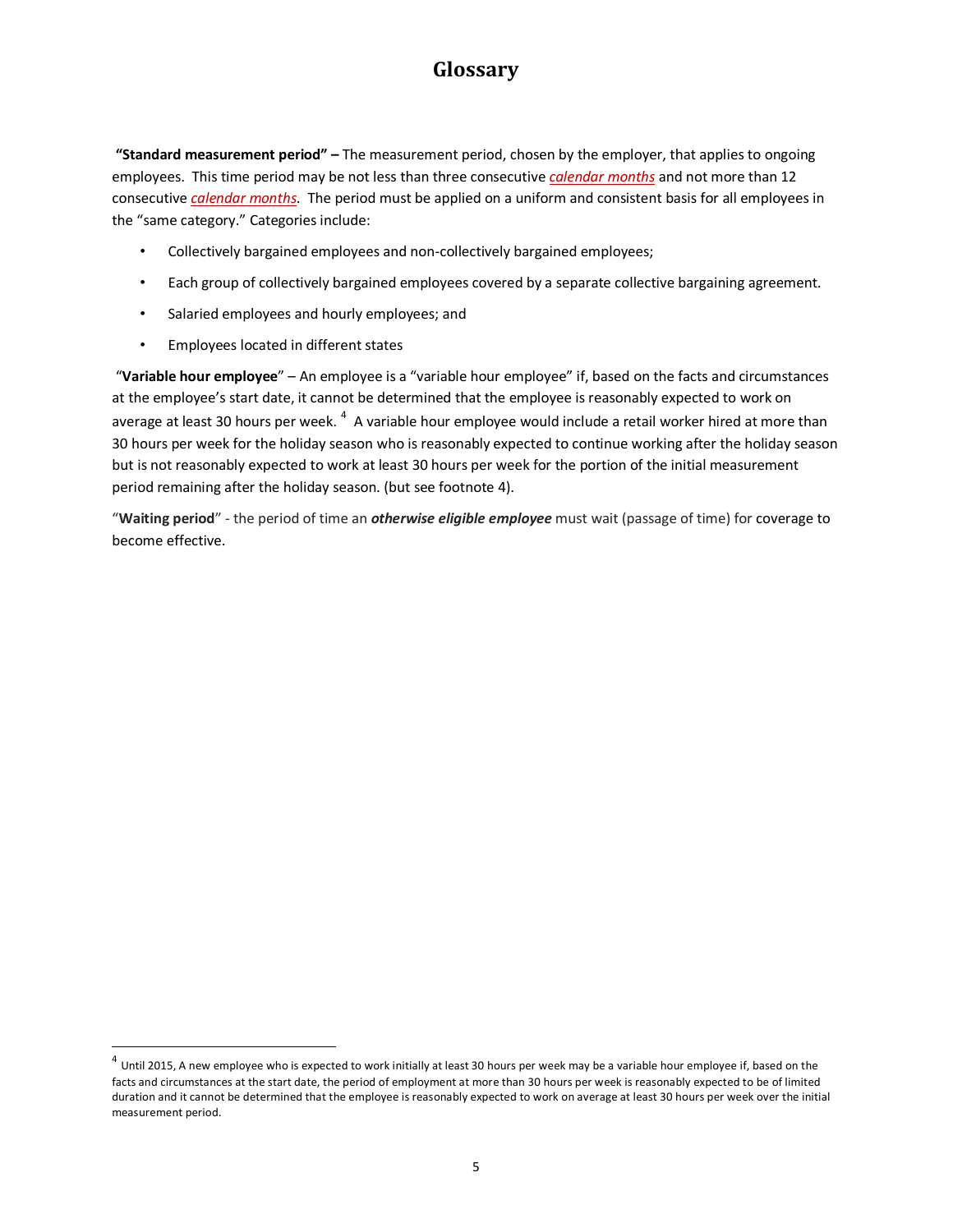#### **Prop Reg § 1.5000A-2. Minimum essential coverage.**

**(a) In general.** Minimum essential coverage means coverage under a government sponsored program (described in paragraph (b) of this section), an eligible employer-sponsored plan (described in paragraph (c) of this section), a plan in the individual market (described in paragraph (d) of this section), a grandfathered health plan (described in paragraph (e) of this section), or other health benefits coverage (described in paragraph (f) of this section). Minimum essential coverage does not include coverage described in paragraph (g) of this section. All terms defined in this section apply for purposes of this section and §1.5000A-1 and §§1.5000A-3 through 1.5000A-5.

**(b) Government sponsored program.** Government sponsored program means any of the following:

*(1)* The Medicare program under part A of title XVIII of the Social Security Act (42 U.S.C. 1395c and following sections);

*(2)* The Medicaid program under title XIX of the Social Security Act (42 U.S.C. 1396 and following sections) other than--

(i) Optional coverage of family planning services under section 1902(a)(10)(A)(ii)(XXI) of the Social Security Act (42 U.S.C. 1396a(a)(10)(A)(ii)(XXI));

(ii) Optional coverage of tuberculosis-related services under section 1902(a)(10)(A)(ii)(XII) (42 U.S.C. 1396a(a)(10)(A)(ii)(XII));

(iii) Coverage of pregnancy-related services under section  $1902(a)(10)(A)(i)(IV)$  and (a)(10)(A)(ii)(IX) (42 U.S.C. 1396a(a)(10)(A)(i)(IV), (a)(10)(A)(ii)(IX)); or

(iv) Coverage of medical emergency services under 8 U.S.C.  $1611(b)(1)(A)$ , as authorized by section 1903(v) of the Social Security Act (42 U.S.C. 1396b(v)).

*(3)* The Children's Health Insurance Program (CHIP) under title XXI of the Social Security Act (42 U.S.C 1397aa and following sections);

*(4)* Medical coverage under chapter 55 of title 10, U.S.C., including coverage under the TRICARE program;

*(5)* The following health care programs under chapter 17 or 18 of title 38, U.S.C.:

(i) The medical benefits package authorized for eligible veterans under 38 U.S.C. 1710 and 38 U.S.C. 1705;

(ii) The Civilian Health and Medical Program of the Department of Veterans Affairs (CHAMPVA) authorized under 38 U.S.C. 1781; and

(iii) The comprehensive health care program authorized under 38 U.S.C. 1803 and 38 U.S.C. 1821 for certain children of Vietnam Veterans and Veterans of covered service in Korea who are suffering from spina bifida.

*6)* A health plan under section 2504(e) of title 22, U.S.C. (relating to Peace Corps volunteers); and

*(7)* The Nonappropriated Fund Health Benefits Program of the Department of Defense, established under section 349 of the National Defense authorization Act for Fiscal Year 1995 (Public Law No. 103- 337; 10 U.S.C. 1587 note).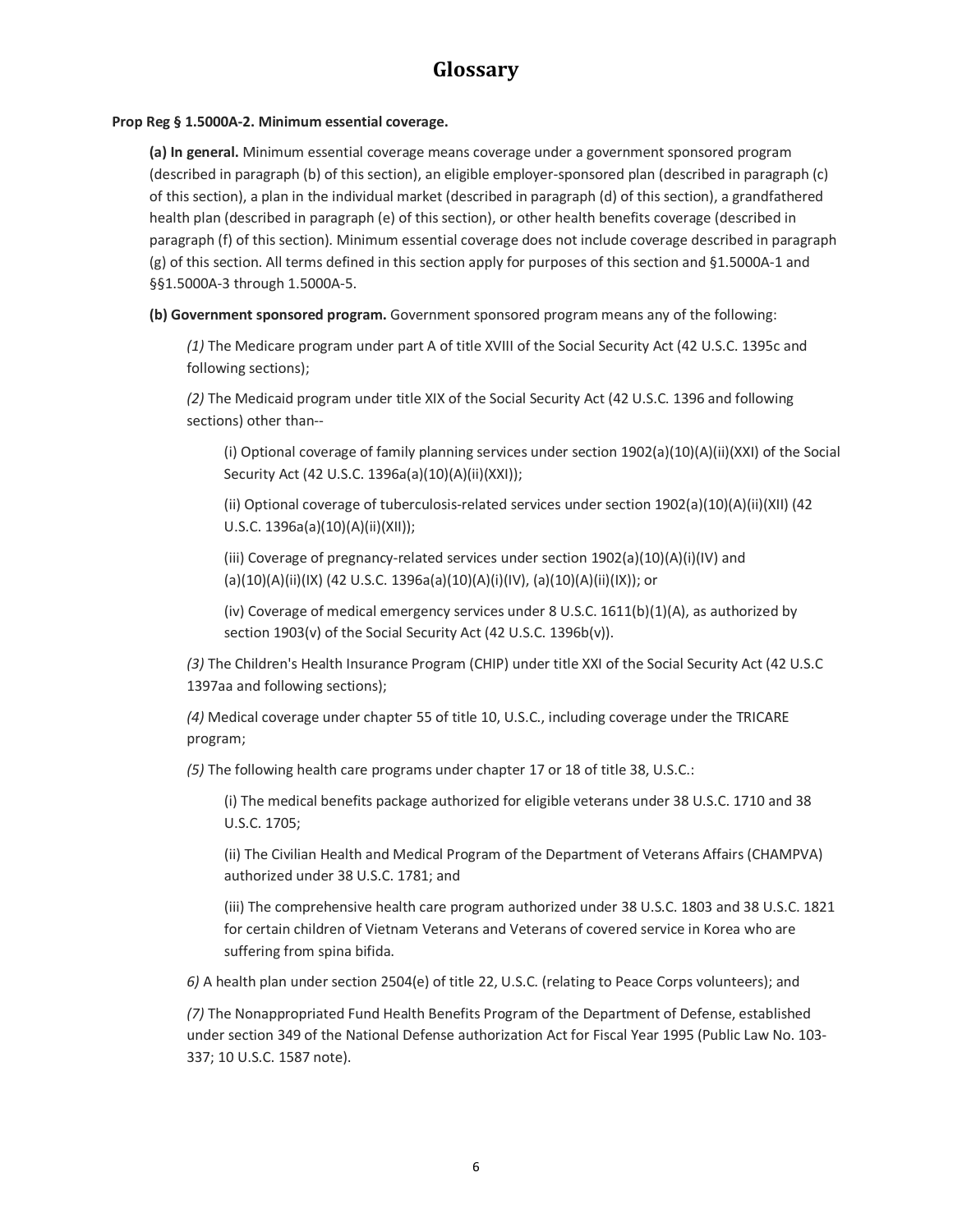#### **(c) Eligible employer-sponsored plan.**

*(1) In general.* Eligible employer-sponsored plan means, with respect to any employee, a group health plan (whether an insured group health plan or a self-insured group health plan) or group health insurance coverage offered by an employer to the employee, which is--

(i) A governmental plan (within the meaning of section 2791(d)(8) of the Public Health Service Act (42 U.S.C. 300gg-91(d)(8)));

(ii) Any other plan or coverage offered in the small or large group market within a State;

(iii) A grandfathered health plan (within the meaning of paragraph (e) of this section) offered in a group market.

*(2) Group health plan.* Group health plan has the same meaning as in section 2791(a) of the Public Health Service Act (42 U.S.C. 300gg-91(a)(1)).

*(3) Group health insurance coverage.* Group health insurance coverage has the same meaning as in section 2791(b) of the Public Health Service Act (42 U.S.C. 300gg-91(b)).

*4) Large and small group market.* Large group market and small group market have the same meanings as in section 1304(a)(3) of the Affordable Care Act (42 U.S.C. 18024(a)(3)).

*(5) Government sponsored program not treated as eligible employer-sponsored plan.* A government sponsored program described in paragraph (b) of this section is not an eligible employer-sponsored plan.

**(d) Plan in the individual market.** Plan in the individual market means health insurance coverage offered to individuals not in connection with a group health plan, including a qualified health plan offered by an Exchange.

**(e) Grandfathered health plan.** Grandfathered health plan means any group health plan or group health insurance coverage to which section 1251 of the Affordable Care Act (42 U.S.C.18011) applies.

**(f) Other health benefits coverage.** Minimum essential coverage includes any plan or arrangement recognized by the Secretary of Health and Human Services as minimum essential coverage for purposes of section 5000A under 45 CFR 156.600 and following sections.

**(g) Excepted benefits.** Minimum essential coverage does not include any health insurance coverage that consists of excepted benefits that are described in section  $2791(c)(1)$ ,  $(c)(2)$ ,  $(c)(3)$ , or  $(c)(4)$  of the Public Health Service Act (42 U.S.C. 300gg-91(c)).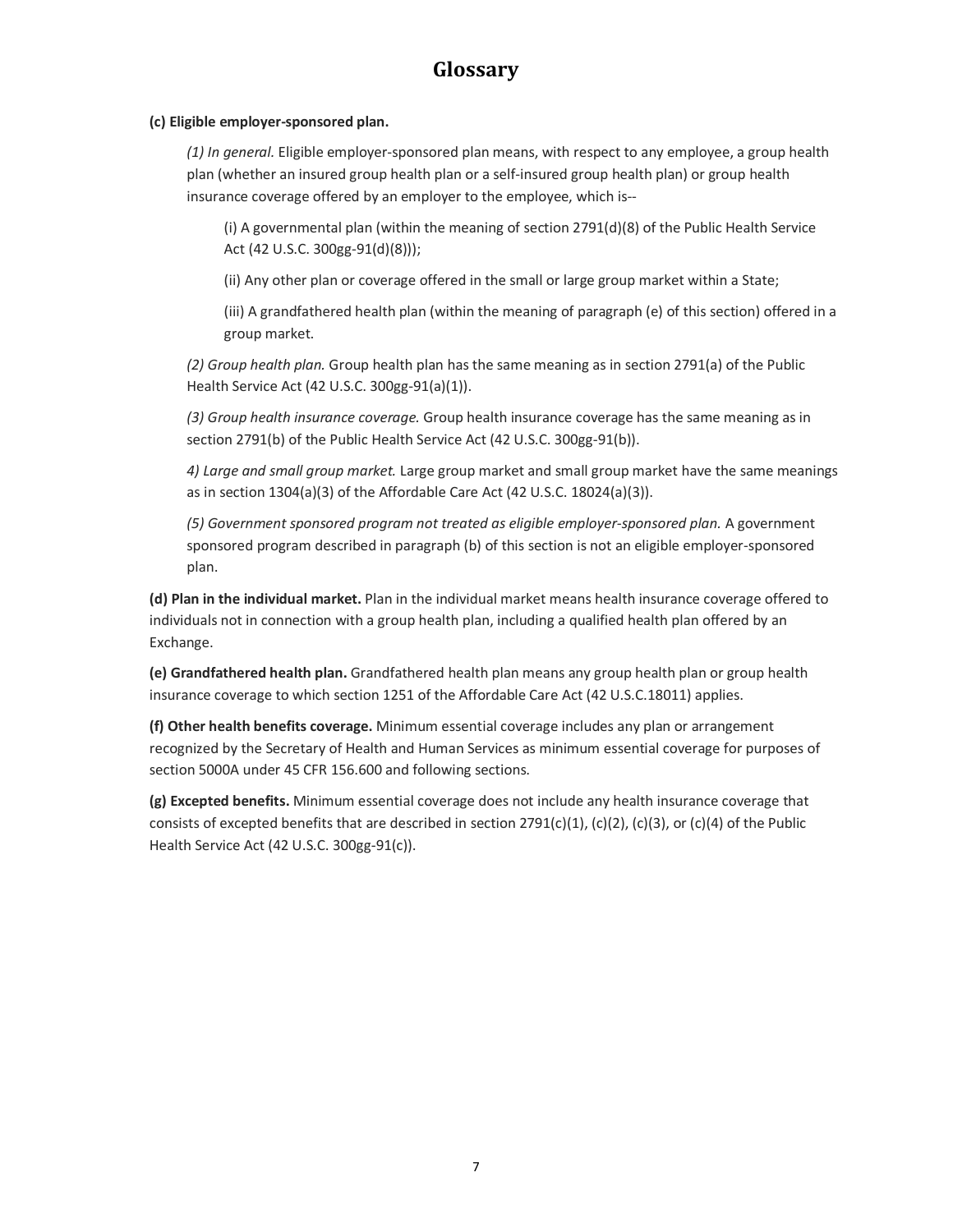### **PHSA 2791(A) GROUP HEALTH PLAN DEFINED**

**PHSA 2791(a)** The term "group health plan" means an employee welfare benefit plan (as defined in section 3(1) of the Employee Retirement Income Security Act of 1974 to the extent that the plan provides medical care (as defined under **Medical care** and including items and services paid for as medical care) to employees or their dependents (as defined under the terms of the plan) directly or through insurance, reimbursement, or otherwise.

**Medical care.** The term "medical care" means amounts paid for—

- 1. the diagnosis, cure, mitigation, treatment, or prevention of disease, or amounts paid for the purpose of affecting any structure or function of the body,
- 2. amounts paid for transportation primarily for and essential to medical care referred to in #1 above, and
- 3. amounts paid for insurance covering medical care referred to in #1 and #2.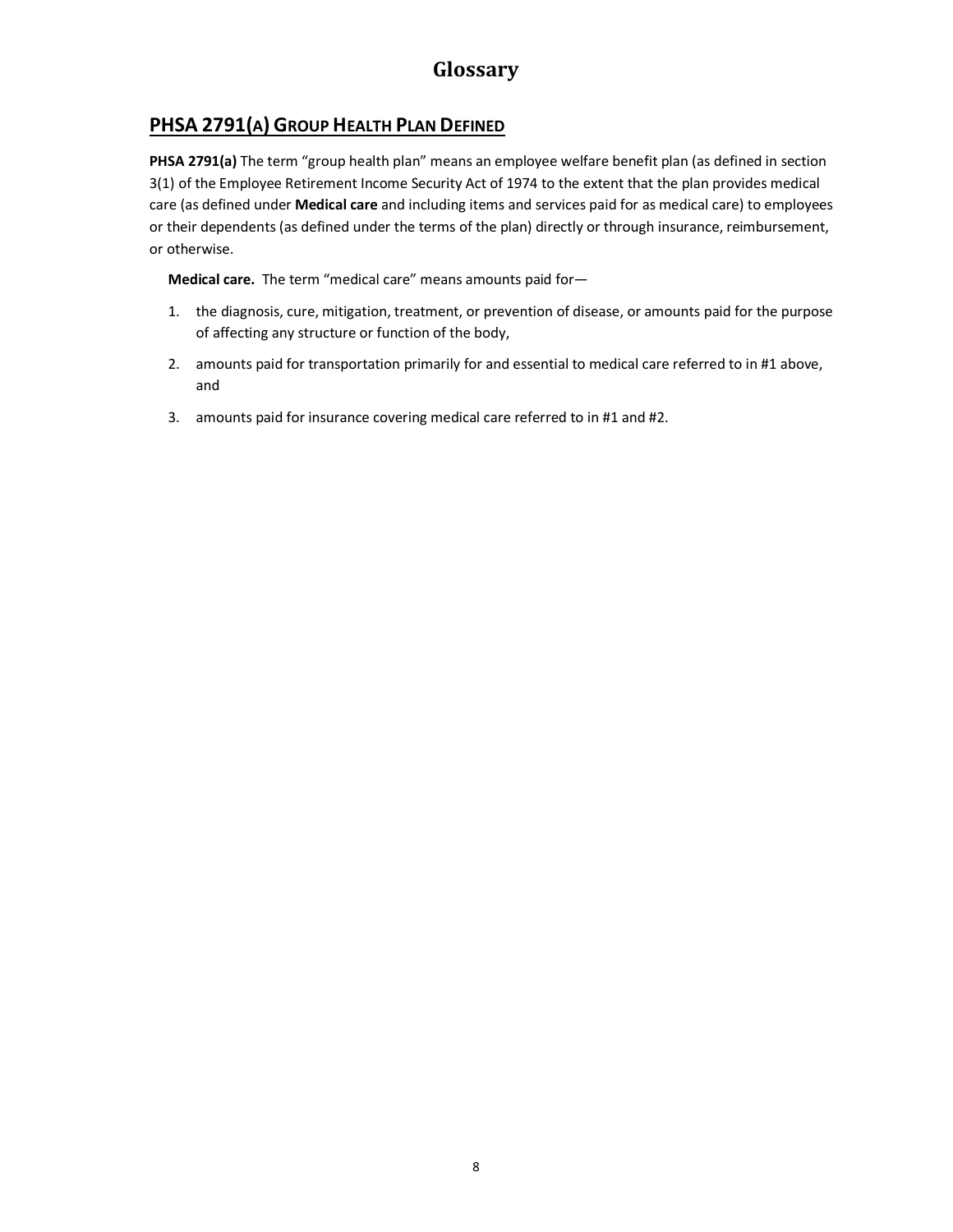#### **PUBLIC HEALTH SERVICE ACT §2791 [42 USC §300gg-91] Definitions**

#### **(a) Group health plan.**

#### *(1)* **Definition.**

The term "group health plan" means an employee welfare benefit plan (as defined in section 3(1) of the Employee Retirement Income Security Act of 1974 [29 U.S.C.A. §1002(1)]) to the extent that the plan provides medical care (as defined in paragraph (2)) and including items and services paid for as medical care) to employees or their dependents (as defined under the terms of the plan) directly or through insurance, reimbursement, or otherwise.

#### *(2)* **Medical care.**

The term "medical care" means amounts paid for—

(A) the diagnosis, cure, mitigation, treatment, or prevention of disease, or amounts paid for the purpose of affecting any structure or function of the body,

(B) amounts paid for transportation primarily for and essential to medical care referred to in subparagraph (A), and

(C) amounts paid for insurance covering medical care referred to in subparagraphs (A) and (B).

#### *(3)* **Treatment of certain plans as group health plan for notice provision.**

A program under which creditable coverage described in subparagraph (C), (D), (E), or (F) of section 300gg(c)(1) of this title is provided shall be treated as a group health plan for purposes of applying section 300gg(e) of this title.

#### **(b) Definitions relating to health insurance.**

#### *(1)* **Health insurance coverage.**

The term "health insurance coverage" means benefits consisting of medical care (provided directly, through insurance or reimbursement, or otherwise and including items and services paid for as medical care) under any hospital or medical service policy or certificate, hospital or medical service plan contract, or health maintenance organization contract offered by a health insurance issuer.

#### *(2)* **Health insurance issuer.**

The term "health insurance issuer" means an insurance company, insurance service, or insurance organization (including a health maintenance organization, as defined in paragraph (3)) which is licensed to engage in the business of insurance in a State and which is subject to State law which regulates insurance (within the meaning of section 514(b)(2) of the Employee Retirement Income Security Act of 1974) [29 U.S.C.A. §1144(b)(2)]. Such term does not include a group health plan.

#### *(3)* **Health maintenance organization.**

The term "health maintenance organization" means—

(A) a Federally qualified health maintenance organization (as defined in section 300e(a) of this title),

(B) an organization recognized under State law as a health maintenance organization, or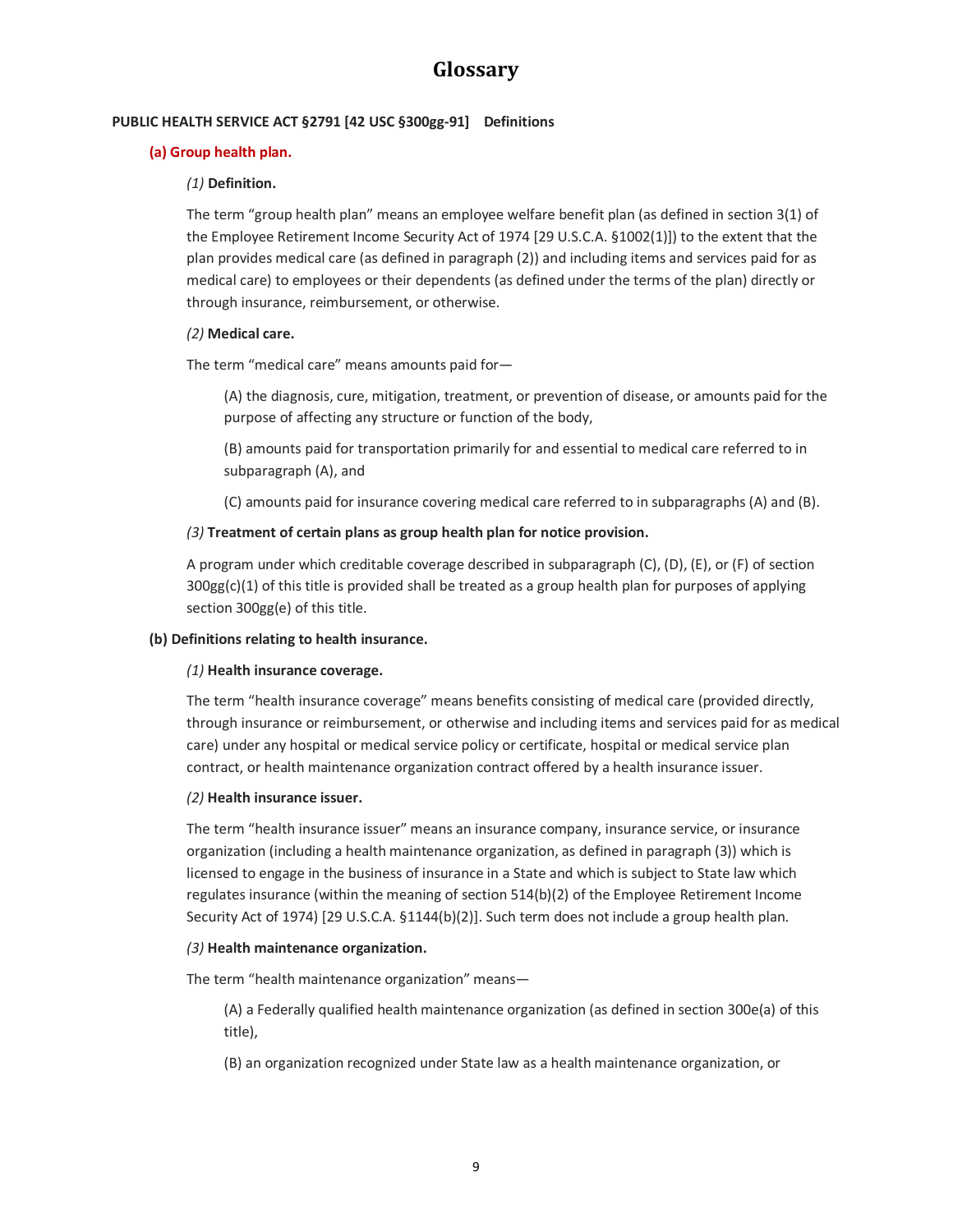(C) a similar organization regulated under State law for solvency in the same manner and to the same extent as such a health maintenance organization.

#### *(4)* **Group health insurance coverage.**

The term "group health insurance coverage" means, in connection with a group health plan, health insurance coverage offered in connection with such plan.

#### *(5)* **Individual health insurance coverage.**

The term "individual health insurance coverage" means health insurance coverage offered to individuals in the individual market, but does not include short-term limited duration insurance.

#### **(c) Excepted benefits.**

For purposes of this title, the term "excepted benefits" means benefits under one or more (or any combination thereof) of the following:

#### *(1)* **Benefits not subject to requirements.**

- (A) Coverage only for accident, or disability income insurance, or any combination thereof.
- (B) Coverage issued as a supplement to liability insurance.
- (C) Liability insurance, including general liability insurance and automobile liability insurance.
- (D) Workers' compensation or similar insurance.
- (E) Automobile medical payment insurance.
- (F) Credit-only insurance.
- (G) Coverage for on-site medical clinics.

(H) Other similar insurance coverage, specified in regulations, under which benefits for medical care are secondary or incidental to other insurance benefits.

#### *(2)* **Benefits not subject to requirements if offered separately.**

(A) Limited scope dental or vision benefits.

(B) Benefits for long-term care, nursing home care, home health care, community-based care, or any combination thereof.

(C) Such other similar, limited benefits as are specified in regulations.

#### *(3)* **Benefits not subject to requirements if offered as independent, noncoordinated benefits.**

(A) Coverage only for a specified disease or illness.

(B) Hospital indemnity or other fixed indemnity insurance.

#### *(4)* **Benefits not subject to requirements if offered as separate insurance policy.**

Medicare supplemental health insurance (as defined under section  $1395ss(g)(1)$  of this title), coverage supplemental to the coverage provided under chapter 55 of Title 10, and similar supplemental coverage provided to coverage under a group health plan.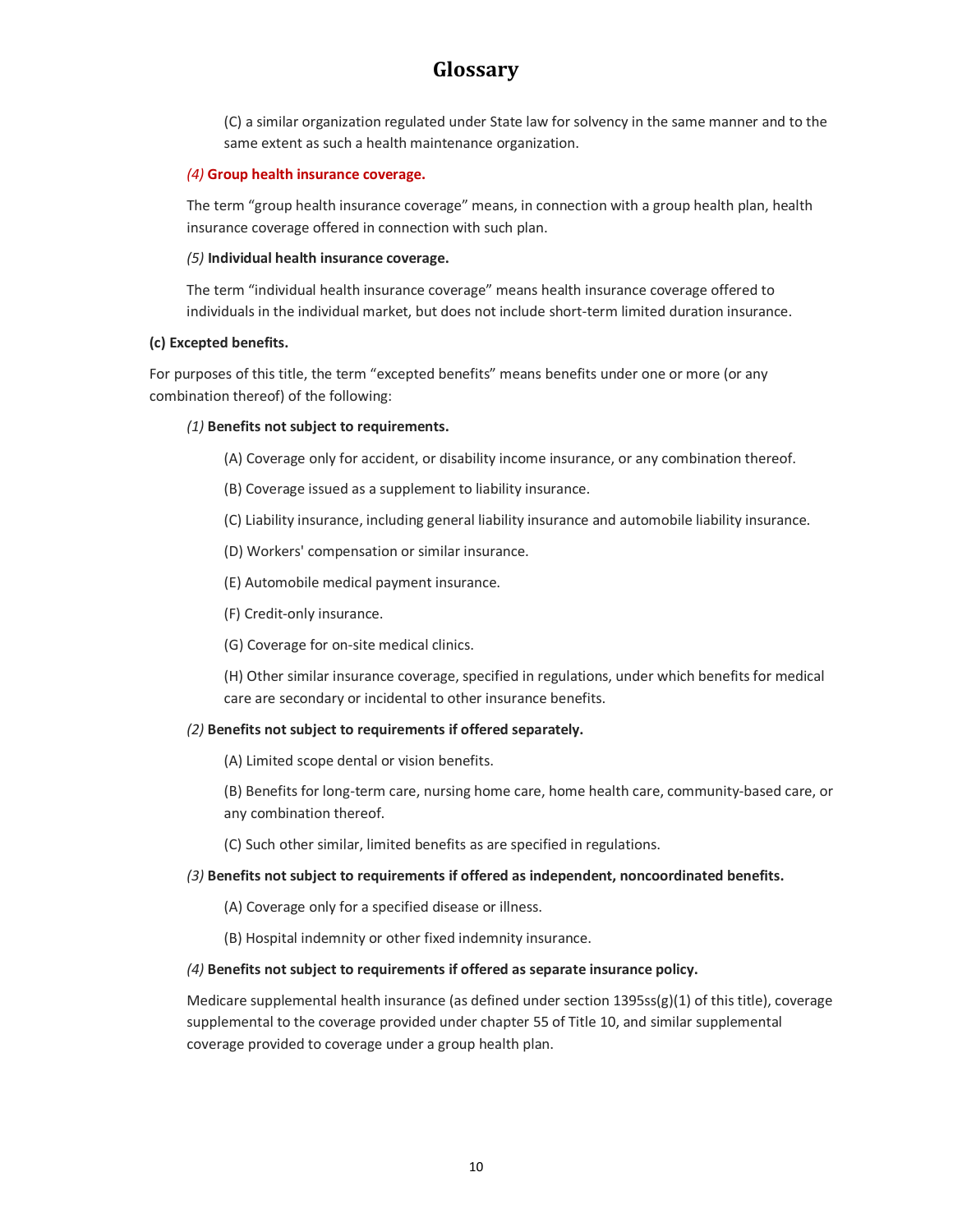#### **(d) Other definitions.**

#### *(1)* **Applicable State authority.**

The term "applicable State authority" means, with respect to a health insurance issuer in a State, the State insurance commissioner or official or officials designated by the State to enforce the requirements of this title for the State involved with respect to such issuer.

#### *(2)* **Beneficiary.**

The term "beneficiary" has the meaning given such term under section 3(8) of the Employee Retirement Income Security Act of 1974 [29 U.S.C.A. §1002(8)].

#### *(3)* **Bona fide association.**

The term "bona fide association" means, with respect to health insurance coverage offered in a State, an association which—

(A) has been actively in existence for at least 5 years;

(B) has been formed and maintained in good faith for purposes other than obtaining insurance;

(C) does not condition membership in the association on any health status-related factor relating to an individual (including an employee of an employer or a dependent of an employee);

(D) makes health insurance coverage offered through the association available to all members regardless of any health status-related factor relating to such members (or individuals eligible for coverage through a member);

(E) does not make health insurance coverage offered through the association available other than in connection with a member of the association; and

(F) meets such additional requirements as may be imposed under State law.

#### *(4)* **COBRA continuation provision.**

The term "COBRA continuation provision" means any of the following:

(A) Section 4980B of Title 26, other than subsection  $(f)(1)$  of such section insofar as it relates to pediatric vaccines.

(B) Part 6 of subtitle B of title I of the Employee Retirement Income Security Act of 1974 [29 U.S.C.A. §1161 et seq.], other than section 609 of such Act [29 U.S.C.A. §1169].

(C) Subchapter XX of this chapter.

#### *(5)* **Employee.**

The term "employee" has the meaning given such term under section 3(6) of the Employee Retirement Income Security Act of 1974 [29 U.S.C.A. §1002(6)].

#### *(6)* **Employer.**

The term "employer" has the meaning given such term under section 3(5) of the Employee Retirement Income Security Act of 1974 [29 U.S.C.A. §1002(5)], except that such term shall include only employers of two or more employees.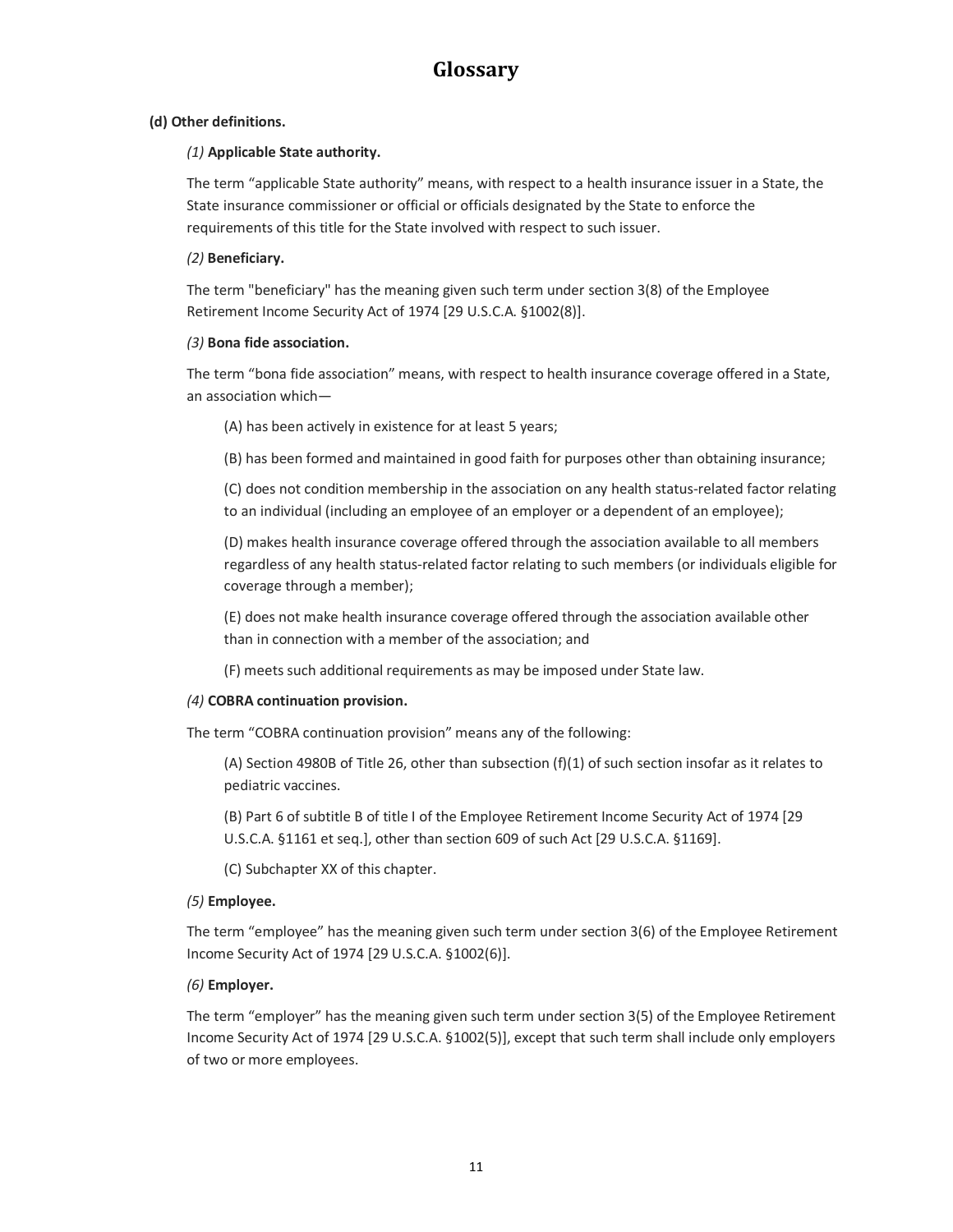#### *(7)* **Church plan.**

The term "church plan" has the meaning given such term under section 3(33) of the Employee Retirement Income Security Act of 1974 [29 U.S.C.A. §1002(33)].

#### *(8)* **Governmental plan.**

(A) The term "governmental plan" has the meaning given such term under section 3(32) of the Employee Retirement Income Security Act of 1974 [29 U.S.C.A. §1002(32)] and any Federal governmental plan.

(B) Federal governmental plan. The term "Federal governmental plan" means a governmental plan established or maintained for its employees by the Government of the United States or by any agency or instrumentality of such Government.

(C) Non-Federal governmental plan. The term "non-Federal governmental plan" means a governmental plan that is not a Federal governmental plan.

#### *(9)* **Health status-related factor.**

The term "health status-related factor" means any of the factors described in section 300gg-1(a)(1) of this title.

#### *(10)* **Network plan.**

The term "network plan" means health insurance coverage of a health insurance issuer under which the financing and delivery of medical care (including items and services paid for as medical care) are provided, in whole or in part, through a defined set of providers under contract with the issuer.

#### *(11)* **Participant.**

The term "participant" has the meaning given such term under section 3(7) of the Employee Retirement Income Security Act of 1974 [29 U.S.C.A. §1002(7)].

#### *(12)* **Placed for adoption defined.**

The term "placement", or being "placed", for adoption, in connection with any placement for adoption of a child with any person, means the assumption and retention by such person of a legal obligation for total or partial support of such child in anticipation of adoption of such child. The child's placement with such person terminates upon the termination of such legal obligation.

#### *(13)* **Plan sponsor.**

The term "plan sponsor" has the meaning given such term under section 3(16)(B) of the Employee Retirement Income Security Act of 1974 [29 U.S.C.A. §1002(16)(B)].

#### *(14)* **State.**

The term "State" means each of the several States, the District of Columbia, Puerto Rico, the Virgin Islands, Guam, American Samoa, and the Northern Mariana Islands.

#### *(15)* **Family member.**

The term "family member" means, with respect to any individual—

(A) a dependent (as such term is used for purposes of section  $2701(f)(2)$ ) of such individual; and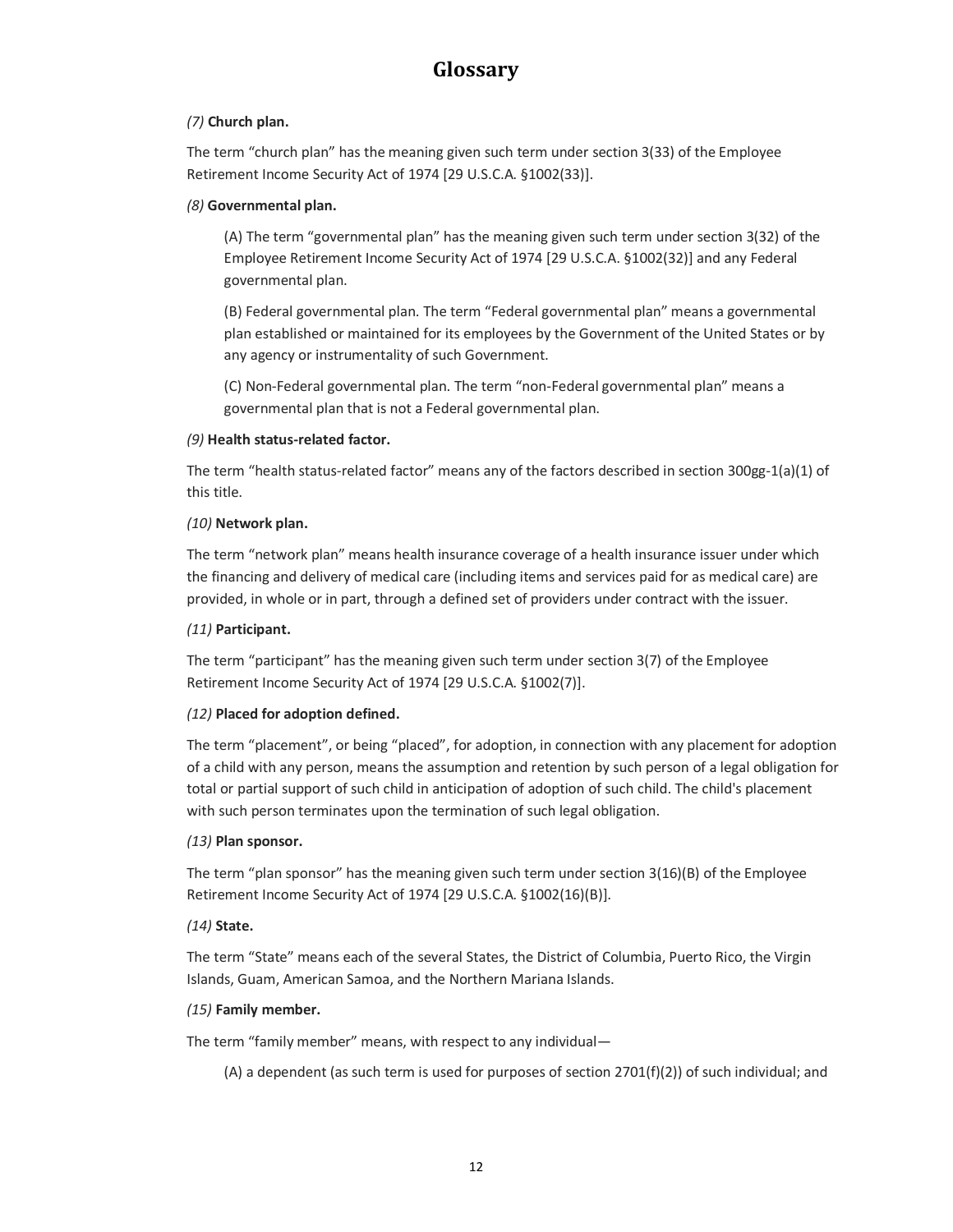(B) any other individual who is a first-degree, second-degree, third-degree, or fourth-degree relative of such individual or of an individual described in subparagraph (A).

#### *(16)* **Genetic information.**

(A) In general. The term "genetic information" means, with respect to any individual, information about—

(i) such individual's genetic tests,

(ii) the genetic tests of family members of such individual, and

(iii) the manifestation of a disease or disorder in family members of such individual.

(B) Inclusion of genetic services and participation in genetic research. Such term includes, with respect to any individual, any request for, or receipt of, genetic services, or participation in clinical research which includes genetic services, by such individual or any family member of such individual.

(C) Exclusions. The term "genetic information" shall not include information about the sex or age of any individual.

#### *(17)* **Genetic test.**

(A) In general. The term "genetic test" means an analysis of human DNA, RNA, chromosomes, proteins, or metabolites, that detects genotypes, mutations, or chromosomal changes.

(B) Exceptions. The term "genetic test" does not mean—

(i) an analysis of proteins or metabolites that does not detect genotypes, mutations, or chromosomal changes; or

(ii) an analysis of proteins or metabolites that is directly related to a manifested disease, disorder, or pathological condition that could reasonably be detected by a health care professional with appropriate training and expertise in the field of medicine involved.

#### *(18)* **Genetic services.**

The term "genetic services" means—

(A) a genetic test;

(B) genetic counseling (including obtaining, interpreting, or assessing genetic information); or

(C) genetic education.

#### *(19)* **Underwriting purposes.**

The term "underwriting purposes" means, with respect to any group health plan, or health insurance coverage offered in connection with a group health plan—

(A) rules for, or determination of, eligibility (including enrollment and continued eligibility) for benefits under the plan or coverage;

- (B) the computation of premium or contribution amounts under the plan or coverage;
- (C) the application of any pre-existing condition exclusion under the plan or coverage; and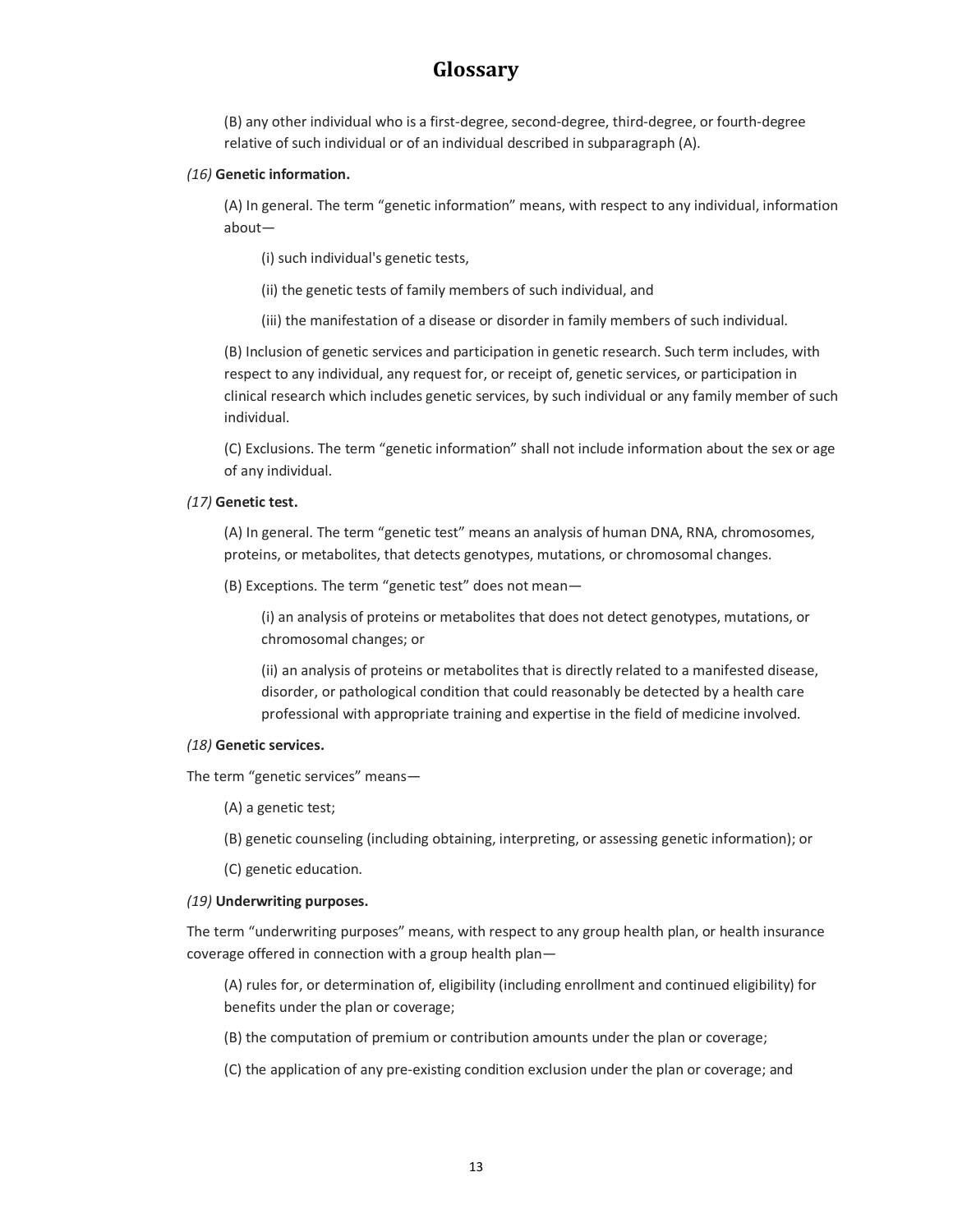(D) other activities related to the creation, renewal, or replacement of a contract of health insurance or health benefits.

#### *(20)* **Qualified health plan.**

The term "qualified health plan" has the meaning given such term in section 1301(a) of the Patient Protection and Affordable Care Act.

#### *(21)* **Exchange.**

The term "Exchange" means an American Health Benefit Exchange established under section 1311 of the Patient Protection and Affordable Care Act.

#### **(e) Definitions relating to markets and small employers.**

For purposes of this title:

#### *(1)* **Individual market.**

(A) In general. The term "individual market" means the market for health insurance coverage offered to individuals other than in connection with a group health plan.

(B) Treatment of very small groups—

(i) In general. Subject to clause (ii), such terms [(1) So in original. Probably should be "term".] includes coverage offered in connection with a group health plan that has fewer than two participants as current employees on the first day of the plan year.

(ii) State exception. Clause (i) shall not apply in the case of a State that elects to regulate the coverage described in such clause as coverage in the small group market.

#### *(2)* **Large employer.**

The term "large employer" means, in connection with a group health plan with respect to a calendar year and a plan year, an employer who employed an average of at least 101 employees on business days during the preceding calendar year and who employs at least 2 employees on the first day of the plan year.

#### *(3)* **Large group market.**

The term "large group market" means the health insurance market under which individuals obtain health insurance coverage (directly or through any arrangement) on behalf of themselves (and their dependents) through a group health plan maintained by a large employer.

#### *(4)* **Small employer.**

The term "small employer" means, in connection with a group health plan with respect to a calendar year and a plan year, an employer who employed an average of at least 1 but not more than 100 employees on business days during the preceding calendar year and who employs at least 1 employees on the first day of the plan year.

#### *(5)* **Small group market.**

The term "small group market" means the health insurance market under which individuals obtain health insurance coverage (directly or through any arrangement) on behalf of themselves (and their dependents) through a group health plan maintained by a small employer.